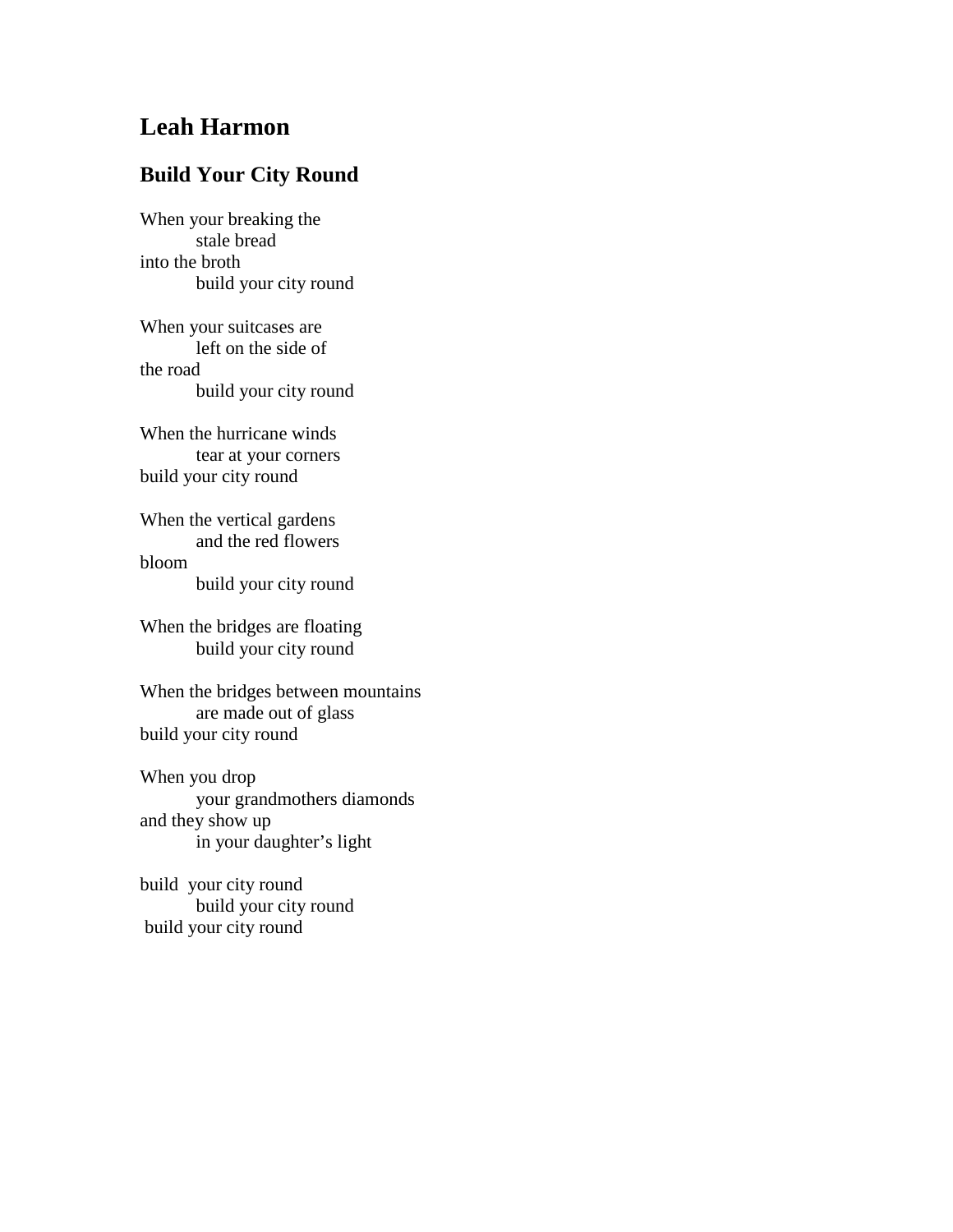## **The hills were burning**

The hills were burning in Valparaiso not the port, just the top hills huts and elevated houses turning tin to melt wood turning cold.

I walked a burned house in Boston, everything charred except the back room charred or melted, smoky with white and gray flake fire cut short at the door behind it the walls painted yellow from soot and ash and coal we walked into sunshine

In an Acworth fireplace by morning if I was the first to arrive downstairs I could pick out a selection of charcoal. from the cold fireplace drawing with it on birch bark I swifted off a forest tree walking with it down the trail delicately in my possession The next year I arrived with my aqua suit case stuffed full of giant newsprint drawing the birch bark line and knots all the peelings on that

People kept sending her off with a kiss and a pair of blue earrings Logan, LaGuardia, Arturo Benitez, terminal de busus de valpo And we send off our loves as if into a blaze With what ever we think will keep them safe as if to jingle a hue of blues back to the sky into view of the burning to clink as she rolled her suitcase over the street and up the slant filled with chocolates she bought in America the best Chilean chocolates that had been imported to her hometown in the states back she lugged them to Valpo to eat

this strange migration of feathered birds of free thought and chocolate bought the dangling spilled out upon the bed along with lace and oil, juniper seeds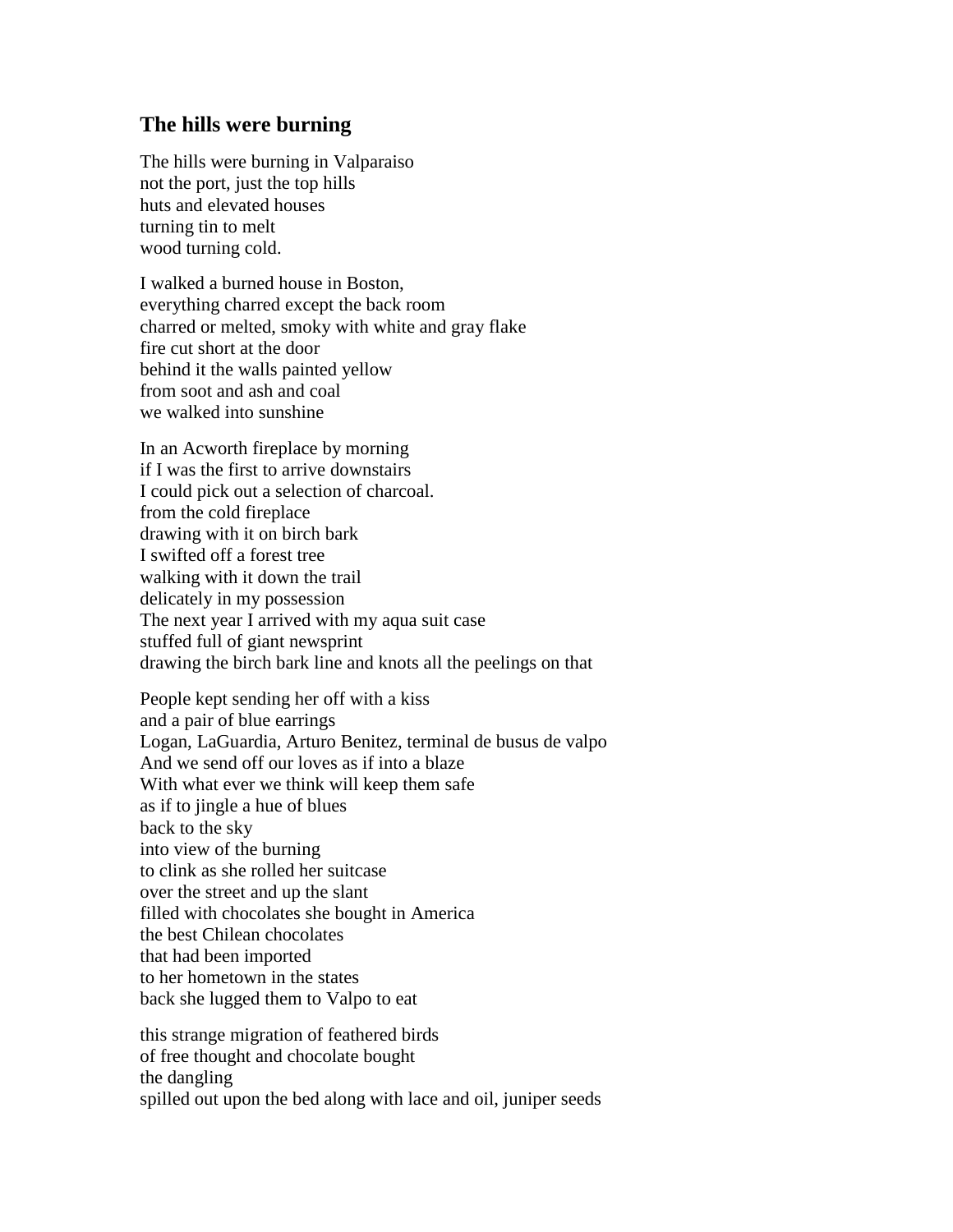## **The retouching of the losses, (variation 1)**

She comes down from the mountain gathering the radishes from the root hills knocking the dirt like tin-pans down towards Valparaiso and the square of broken glass

On its head the stones that root sitting up ended like pits of avocado with beansproutish, shoots

Walking a beeline you drag a bag of moonshine dredges bags of empty wine bottle clang, and ring to the big rubber vessel

Shoot a wine bottle in Through the big round hole And another And another And another And another And an empty bottle of Vodka with three different labels, that you got at the corner store the one with the hidden library where you change books as they change labels making whiskey out of wind and vodka out of time

Across the square comes the radish bundles all the edibles Walking Walking and so now you exchange your sun filled hands, for the basket of all the edibles tied with ribbon cut from baby dresses

And at midnight you wake to what they think is a coming storm someone drags the rubber vessel across the square and at first